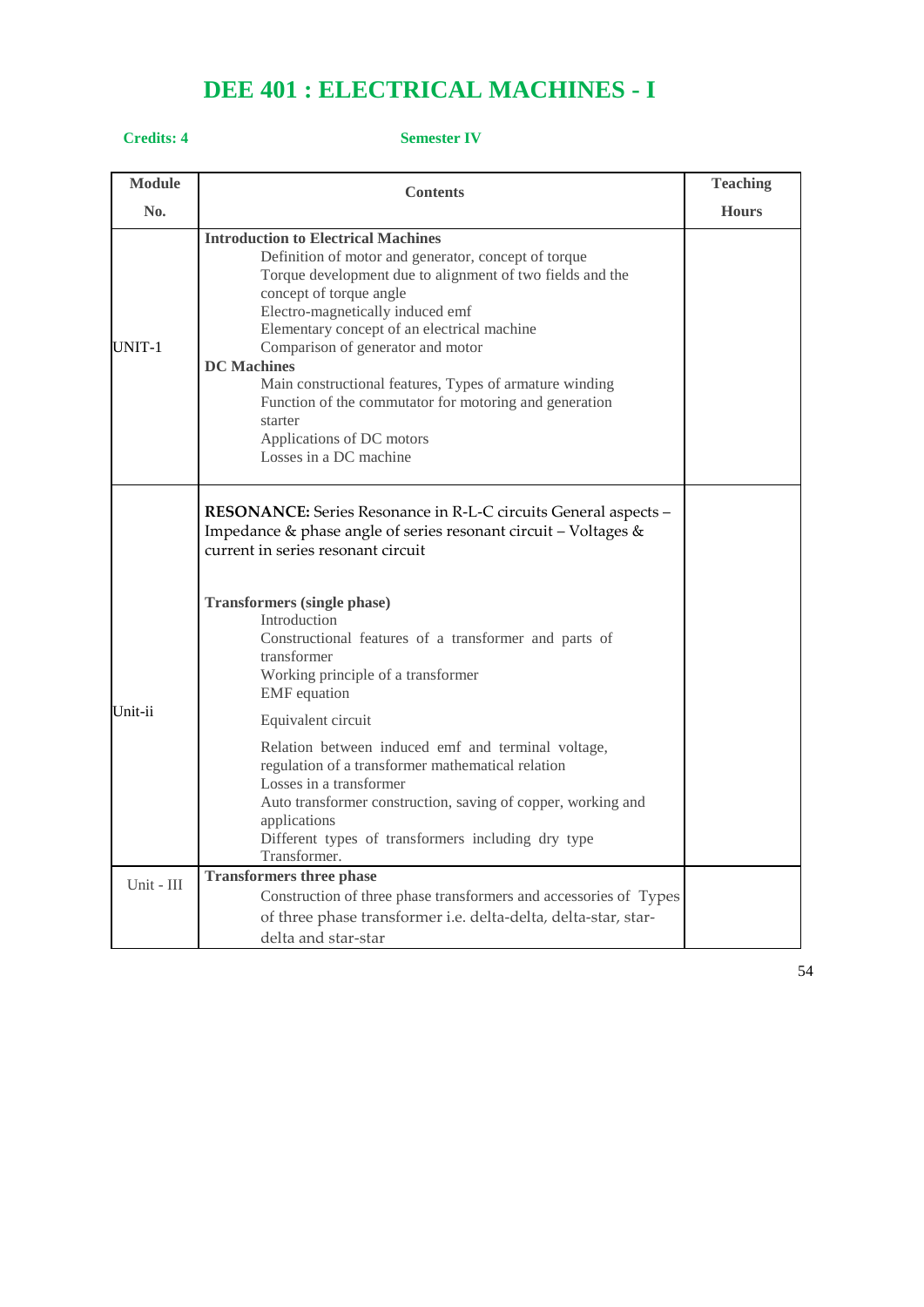### **RECOMMENDED BOOKS**

- 1. Electrical Machines by SK Bhattacharya, Tata Mc Graw Hill, Education Pvt Ltd. New Delhi
- 2. Electrical Machines by SK Sahdev, Uneek Publications, Jalandhar
- 3. Electrical Machines by Nagrath and Kothari, Tata Mc Graw Hill, New Delhi
- 4. Electrical Machines by JB Gupta, SK Kataria and Sons, New Delhi
- 5. Electrical Machines by Fitzgerald
- 6. Electrical Machines by Smarajit Ghosh-Pearson Publishers, Delhi.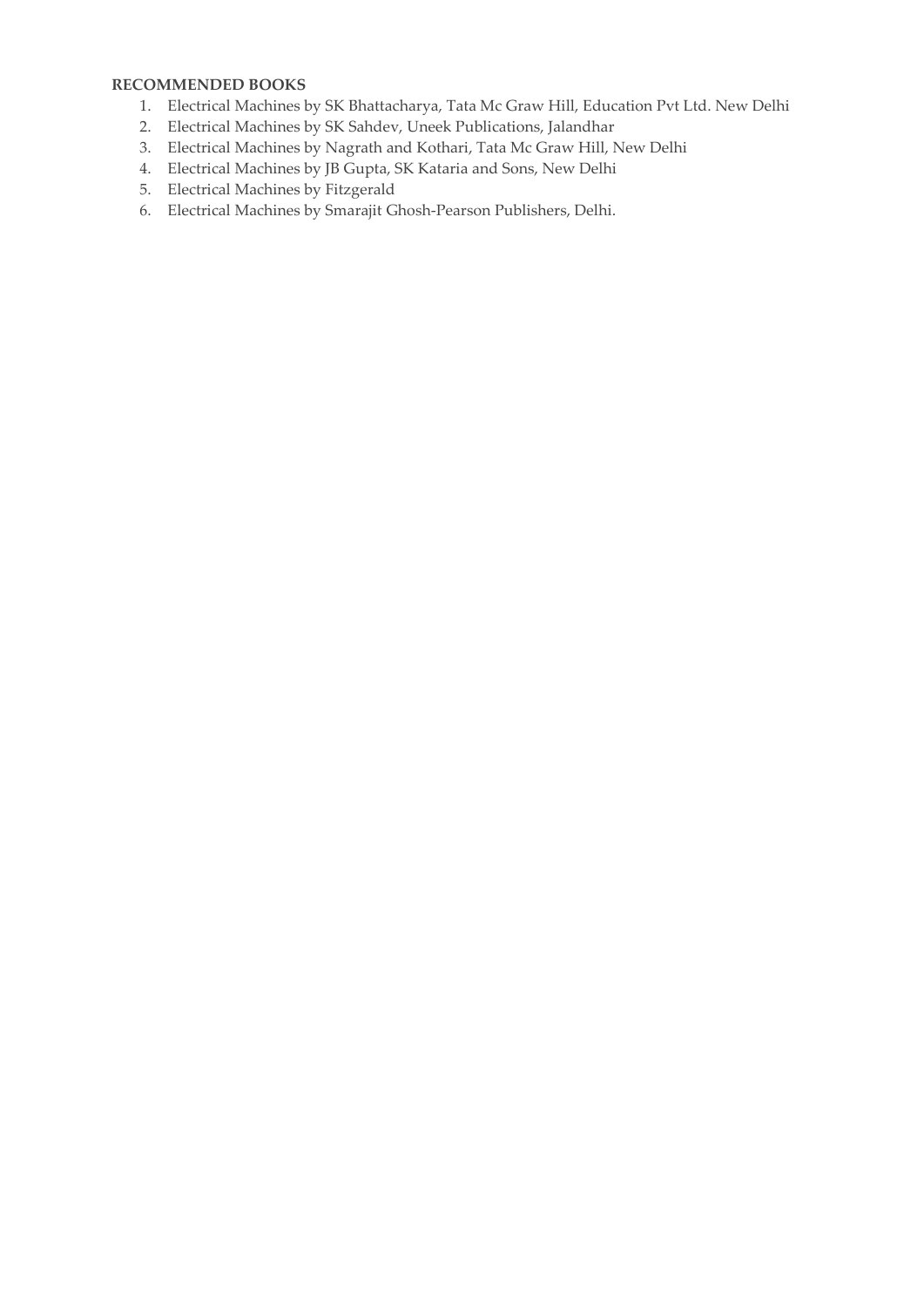

## **DEE 402: ENERGY SOURCES AND MANAGEMENT OF ELECTRICAL ENERGY**

### **Credits: 4 Semester IV**

| Module<br>No. | Contents                                                                                                                                                                                                                                                                                                                                                                                                                                                                                                                            | Teaching<br>Hours |
|---------------|-------------------------------------------------------------------------------------------------------------------------------------------------------------------------------------------------------------------------------------------------------------------------------------------------------------------------------------------------------------------------------------------------------------------------------------------------------------------------------------------------------------------------------------|-------------------|
| Unit $-I$     | Introduction:<br>Various energy sources, importance of non-conventional sources of<br>energy, present scenario, future prospects and economic criteria<br><b>Solar Energy:</b><br>Principle of conversion of solar radiation into heat,<br>voltaic cell,<br>photo<br>energy like<br>electricity generation, application of solar<br>solar<br>lighting<br>water heaters, solar furnaces, solar cookers,<br>solar<br>$\overline{1}$                                                                                                   | 11                |
| $Unit - II$   | Bio-energy:<br>Bio-mass conversion technologies- wet and dry processes. Methods<br>For obtaining energy from biomass.<br><b>Wind Energy:</b><br>Wind energy conversion, windmills, electricity<br>generation<br>Geo-thermal and Tidal Energy                                                                                                                                                                                                                                                                                        | 10                |
| Unit - III    | <b>Energy Conservation and Management</b><br>Need for energy conservation with brief description of oil and<br>a)<br>coal crisis.<br>Environmental aspects<br>b)<br>Energy efficiency- its significance<br>$\mathcal{C}$ )<br>Energy efficient technology an overview<br>d)<br>Energy conservation in Domestic sector-Lighting, home appliances<br>e)<br>Need for energy efficient devices<br>f)<br>Energy conservation in Industrial sector- Motors, Industrial<br>g)<br>lighting, Distribution system, Pumps, Fans, Blowers etc., | 12                |

### **RECOMMENDED BOOKS :**

- 1. Solar Energy Principles of thermal collection and Storage SP Sukhatme, Tata McGraw Hill Publication, New Delhi.
- 2. Non-Conventional Energy Resources by RK Singal, SK Kataria and Sons, New Delhi
- 3. Solar Energy Utilization; GD Rai ; Khanna Publishers, New Delhi.
- 4. Reviews of Renewable Energy Sources, Vol. 3, Edited by MS Sodha, S.S. Mathur, MAS Malik, TC Kandpal ; Wiley Eastern Limited, New Delhi.
- 5. Renewable Energy Sources and Conversion Technology by NK Bansal, Manfred Kleemann, Michael Meliss, Tata McGraw Hill Publishing Co. Ltd New Delhi.
- 6. Energy Today and Tomorrow; Maheshwar Dayal; Publications Division, Ministry of Information and Broadcasting, Govt. of India, New Delhi.
- 7. Energy Technology (non-conventional, renewable and conventional) by S Rao and BB Parulekar, Khanna Publishers, New Delhi
- 8. Manual on Energy Efficiency at Design Stage, CII Energy Management Cell.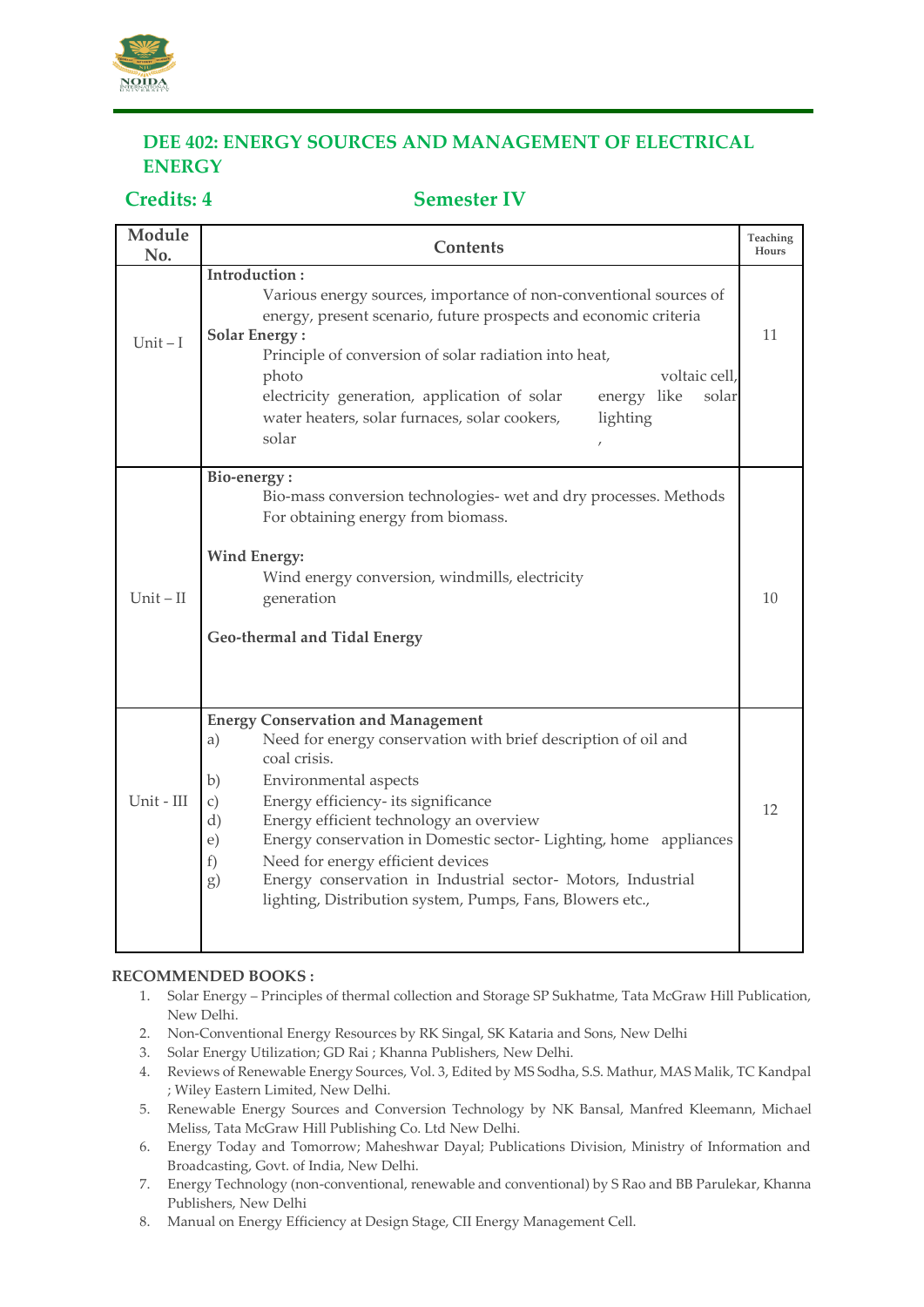# **DEC 401 : ELECTRONICS - II**

# **Credits: 4 Semester IV**

| Module<br>No. | Contents                                                                                                                                                                                                                                                                                                                                                                                                                                                                                                                                                                                                                                                                                                                                                                                                                                                                                                                                                                                                                           | Teaching<br>Hours |
|---------------|------------------------------------------------------------------------------------------------------------------------------------------------------------------------------------------------------------------------------------------------------------------------------------------------------------------------------------------------------------------------------------------------------------------------------------------------------------------------------------------------------------------------------------------------------------------------------------------------------------------------------------------------------------------------------------------------------------------------------------------------------------------------------------------------------------------------------------------------------------------------------------------------------------------------------------------------------------------------------------------------------------------------------------|-------------------|
| $Unit - I$    | <b>Transistor Audio Power Amplifier</b><br>Difference between voltage and power amplifier<br>Important terms in Power Amplifier, collector efficiency, distortion<br>and dissipation capability<br>Classification of power amplifier class A, B and C<br>Class A single-ended power amplifier, its working and collector<br>efficiency<br>Impedance matching in a power amplifier using transformer<br>Heat sinks in power amplifiers<br>Push-pull amplifier: circuit details, working and advantages (no<br>mathematical derivations)<br>Principles of the working of complementary symmetry push-pull<br>amplifier                                                                                                                                                                                                                                                                                                                                                                                                               | 12                |
|               | <b>UNIT2</b><br><b>Feedback in Amplifiers</b><br>Feedback and its importance, positive and negative feedback and<br>their need<br>Voltage gain of an amplifier with negative feedback<br>Effect of negative feedback on voltage gain, stability, distortion,<br>width, output and input impedance of an amplifier (No<br>band<br>mathematical derivation)<br><b>Sinusoidal Oscillators</b><br>Sinusoidal Oscillators - positive feedback in<br>amplifiers<br>Circuit details and working of<br>R-L-C oscillator circuits, and Wein bridge oscillator<br>circuits<br>Introduction to piezoelectric crystal and crystal oscillator circuit<br>UNIT-III<br><b>Operational Amplifier</b><br>The basic operational amplifier. The differential amplifier. The<br>emitter coupled differential amplifier. Offset even voltages and<br>currents<br>Basic operational amplifier applications, integrator and<br>differentiator, summer, subtractor<br>Familiarization with specifications and pin configuration of IC 741<br>Block diagram |                   |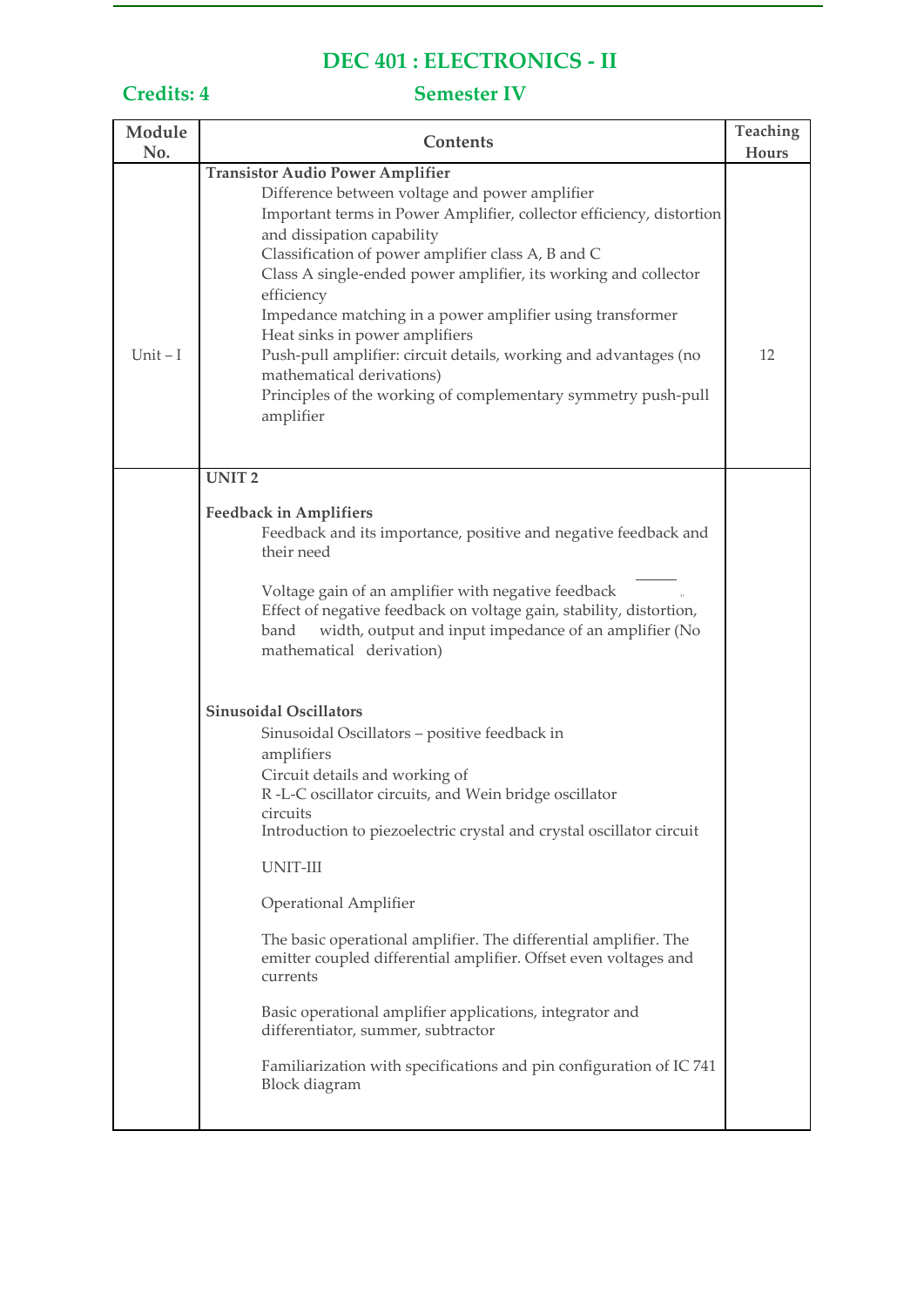### **RECOMMENDED BOOKS**

- 1. A text book of Basic Electronics and Linear Circuits by NN Bhargava and others, Tata McGraw Hill, New Delhi
- 2. Electronics Principles by SK Sahdev, Dhanpat Rai and Co., New Delhi
- 3. Electronics Principles by Albert Paul Malina, Tata McGraw Hill, New Delhi
- 4. Operational Amplifiers and Linear Circuits by Rama Kant and A. Gaykwad, Prentice Hall of India, New Delhi
- 5. Electronic Devices Circuits by Rama Reddy, Narosa Publishing House Pvt. Ltd., New Delhi
- 6. Electronic Devices and Circuits by Millman and Halkias, McGraw Hill, New Delhi
- 7. Analog Electronics II by DR Arora, Ishan Publication, Ambala
- 8. Electronic Devices and Circuits by JC Karhara, King India Publication, New Delhi
- 9. Electronic Devices and Circuits-I, Eagle Prakashan, Jalandhar
- 10. Electronic Devices Circuits by JB Gupta, SK Kataria and Sons, New Delhi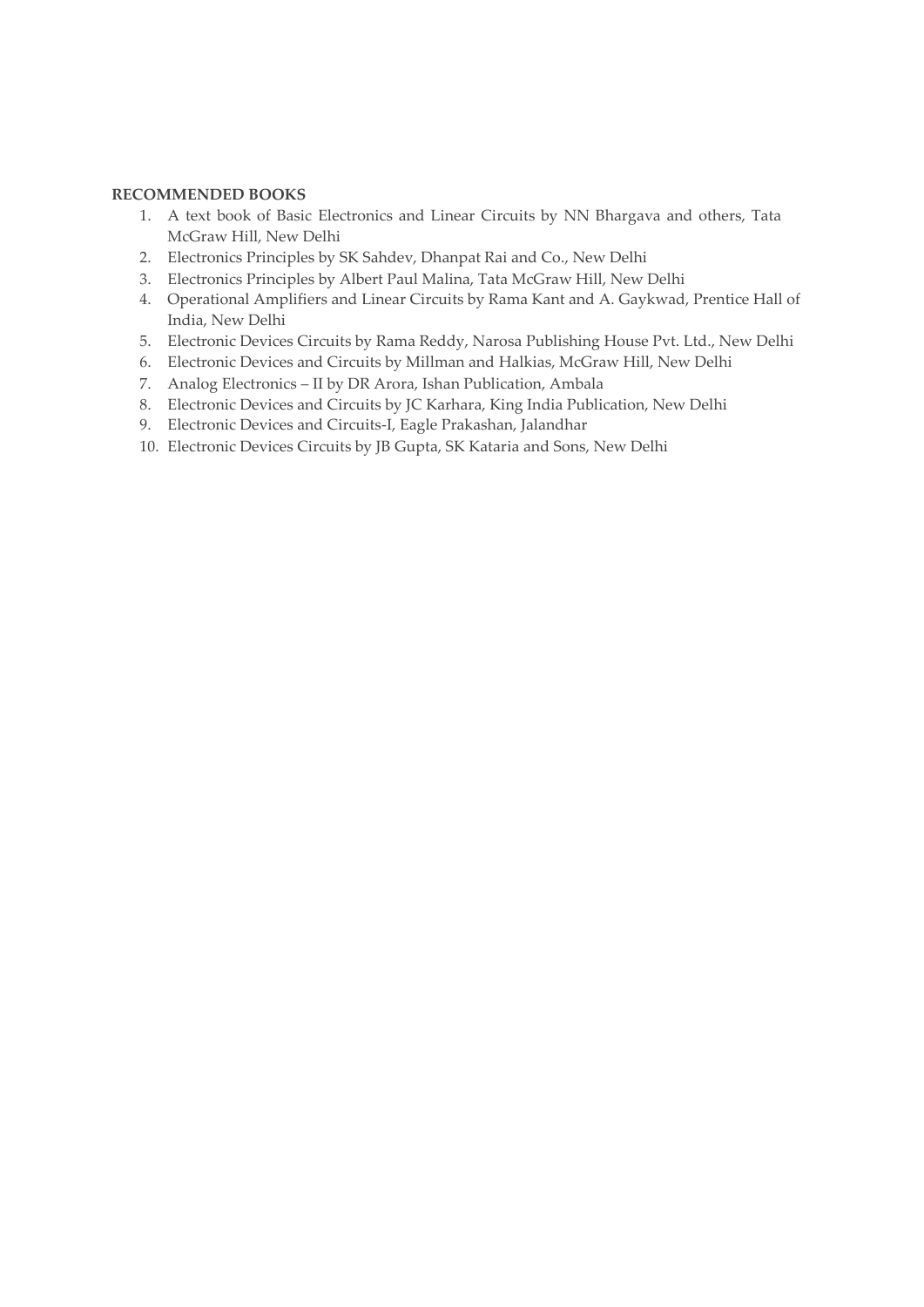

## **DEE 403: INSTRUMENTATION Credits: 4 Semester IV**

## **Module Contents Teaching No. Hours Measurements:** Importance of measurement, basic measuring systems, advantages and limitations of each measuring systems and display devices **Transducers:** UNIT-1 Theory, construction and use of various transducers resistance, inductance, capacitance, electromagnetic, piezo electric type Electronic Equipments: Block diagram explanation of function generator and regulated power supply, Basic working principles of switched mode power supply and uniterrupted power supply, Instrumentation amplifiers . **Force Measurement:** Unit – II Different types of force measuring devices and their principles, 12<br>load measurements by using elastic transducers **Pressure Measurement:** Diaphragm Bourdon pressure gauges, electrical pressure pick ups And their principle, construction and applications. Use of pressure cells force Balance, Bellows, Pressure Transmitters **Measurement of Temperature:** Bimetallic thermometer, thermoelectric thermometers, resistance thermometers, thermocouple, **RECOMMENDED BOOKS** 1. Electronic Measurement and Instrumentation by Dr Rajendra Prasad 2. Electronic Measurement and Instrumentation by JB Gupta, SK Kataria and Sons, New Delhi 3. Electrical and Electronics Measurement and Instrumentation by AK Sawhney, Dhanpat Rai and Co., New Delhi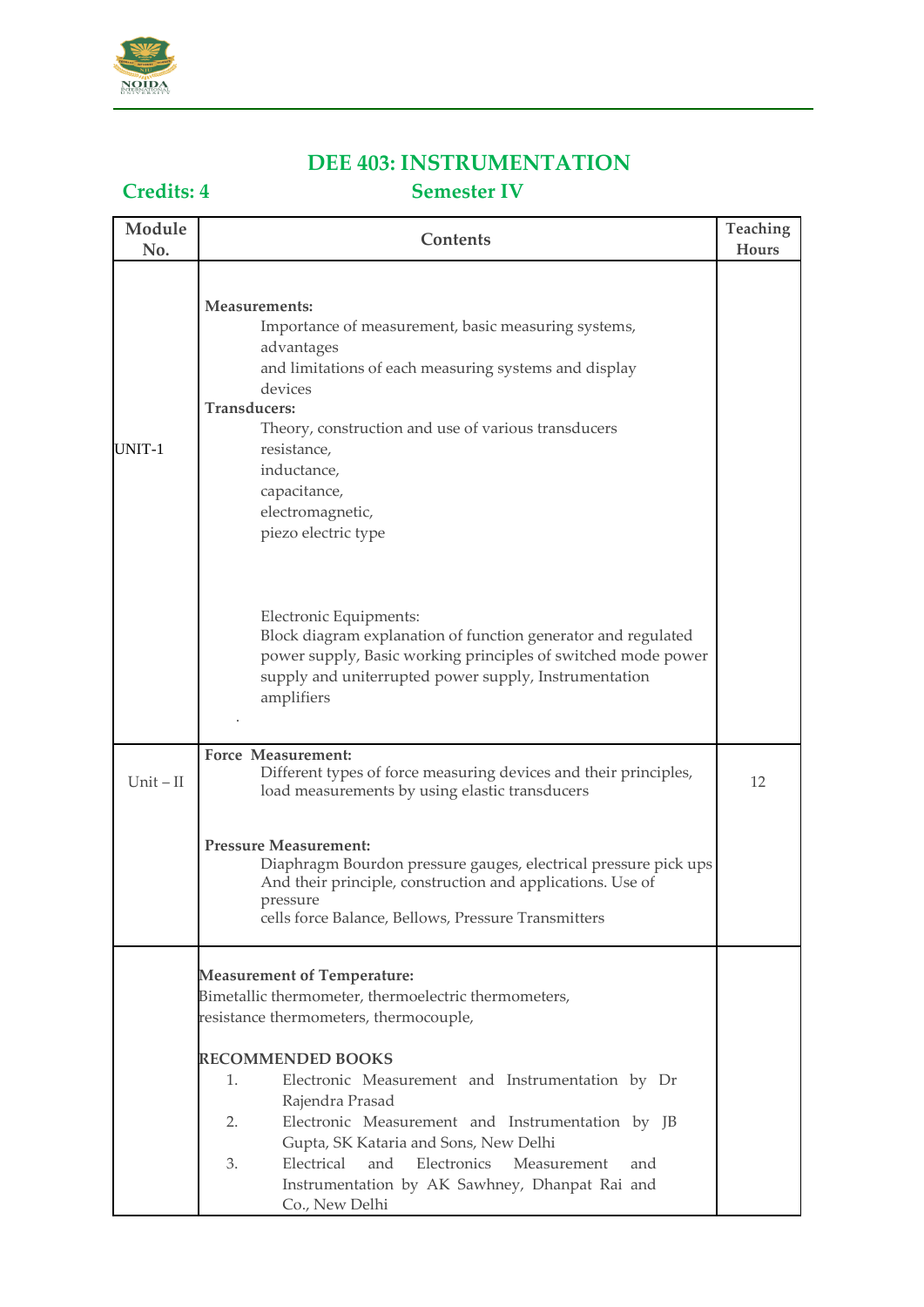| 4.<br>5. | Electronic Instrumentation and Measurement<br>Techniques by WD Cooper, AD Helfrick Prentice<br>Hall of India Pvt. Ltd. New Delhi<br>Industrial Instrumentation by Umesh Rathore, SK Kataria |
|----------|---------------------------------------------------------------------------------------------------------------------------------------------------------------------------------------------|
|          | and Sons, New Delhi                                                                                                                                                                         |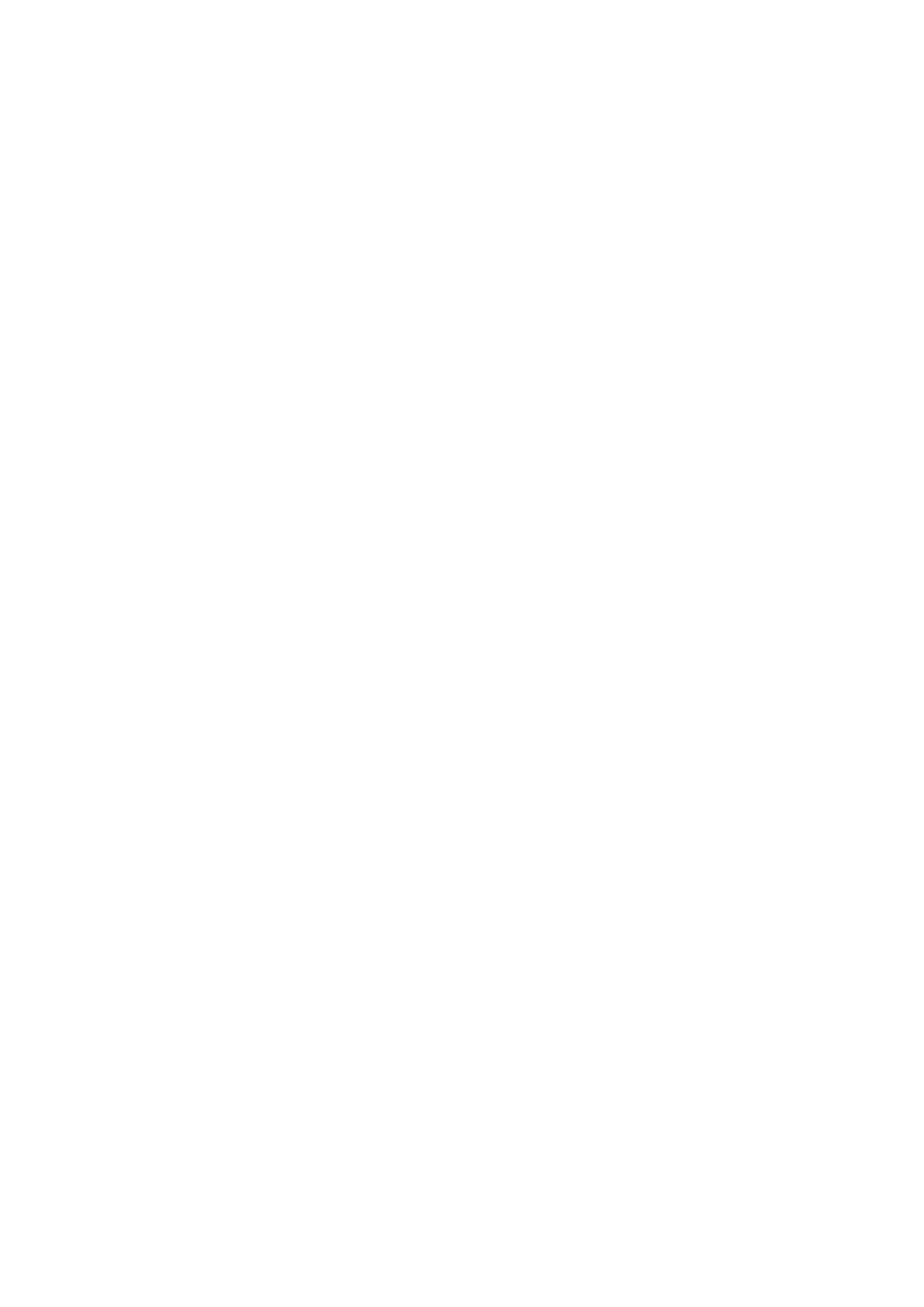

## **DEE 404: ESTIMATING AND COSTING IN ELECTRICAL ENGINEERING**

## **Credits: 4 Semester IV**

| Module<br>No. | Contents                                                                                                                                                                                                                                                                                                                                                                                                                                                                                                                                                                                                                                                                                                                                                                                                                                          | Teaching<br>Hours |
|---------------|---------------------------------------------------------------------------------------------------------------------------------------------------------------------------------------------------------------------------------------------------------------------------------------------------------------------------------------------------------------------------------------------------------------------------------------------------------------------------------------------------------------------------------------------------------------------------------------------------------------------------------------------------------------------------------------------------------------------------------------------------------------------------------------------------------------------------------------------------|-------------------|
|               | Introduction                                                                                                                                                                                                                                                                                                                                                                                                                                                                                                                                                                                                                                                                                                                                                                                                                                      |                   |
| $Unit - I$    | Purpose of estimating and costing, Performa for making<br>estimates,<br>preparation of materials schedule, costing, price list, preparation<br>of tender document, net price list, market<br>survey,<br>overhead charges, labor charges, electrical point method and fixed<br>percentage method, contingency, profit, purchase system,<br>enquiries, comparative statements, orders for supply, payment of<br>bills. Tenders - its constituents, finalization, specimen<br>tender.<br>Types of wiring<br>Cleat, batten, casing capping and conduit wiring, comparison of<br>different wiring systems, selection and design of wiring schemes<br>for particular situation (domestic and Industrial). Selection of<br>wires and cables, wiring accessories and use of protective devices<br>i.e. MCB, ELCB etc. Use of wire-gauge and tables (to be | 16                |
|               | prepared/arranged)                                                                                                                                                                                                                                                                                                                                                                                                                                                                                                                                                                                                                                                                                                                                                                                                                                |                   |
| $Unit - II$   | <b>Estimating and Costing</b><br>Domestic installations; description of various tests to test the<br>wiring installation before commissioning, standard practice as per<br>IS and IE rules. Planning of circuits, sub circuits and position of<br>different accessories, electrical layout, preparing estimates<br>including cost as per schedule rate pattern and actual market rate<br>(for house of two room set along with layout sketch).<br>Industrial installations; relevant IE rules and IS standard<br>practices,<br>planning, designing and estimation of installation for single phase<br>motors of different ratings, electrical circuit diagram, starters,<br>preparation of list of materials, estimating and costing exercises<br><sub>on</sub><br>workshop with singe-phase, 3-phase motor load and the light<br>load            | 16                |
| Unit - III    | Estimating the material required for<br>Transmission and distribution lines (overhead and underground)<br>planning and designing of lines with different fixtures, earthling<br>based on unit cost calculations<br>Substation: Types of substations, substation schemes<br>and<br>components, estimate of 11/0.4 KV pole mounted substation up to<br>200 KVA rating, methods of earthing of substations, Key Diagram<br>of 66 KV/11KV and 11 KV/0.4 KV Substation. Single line diagram,<br>layout sketching of outdoor, indoor 11kV sub-station or 33kV<br>substation                                                                                                                                                                                                                                                                             | 16                |

### **RECOMMENDED BOOKS**

- 1. Electrical Installation, Estimating and Costing by JB Gupta, SK Kataria and Sons, New Delhi
- 2. Estimating and Costing by SK Bhattacharya, Tata McGraw Hill, New Delhi
- 3. Estimating and Costing by Surjeet Singh, Dhanpat Rai & Co., New Delhi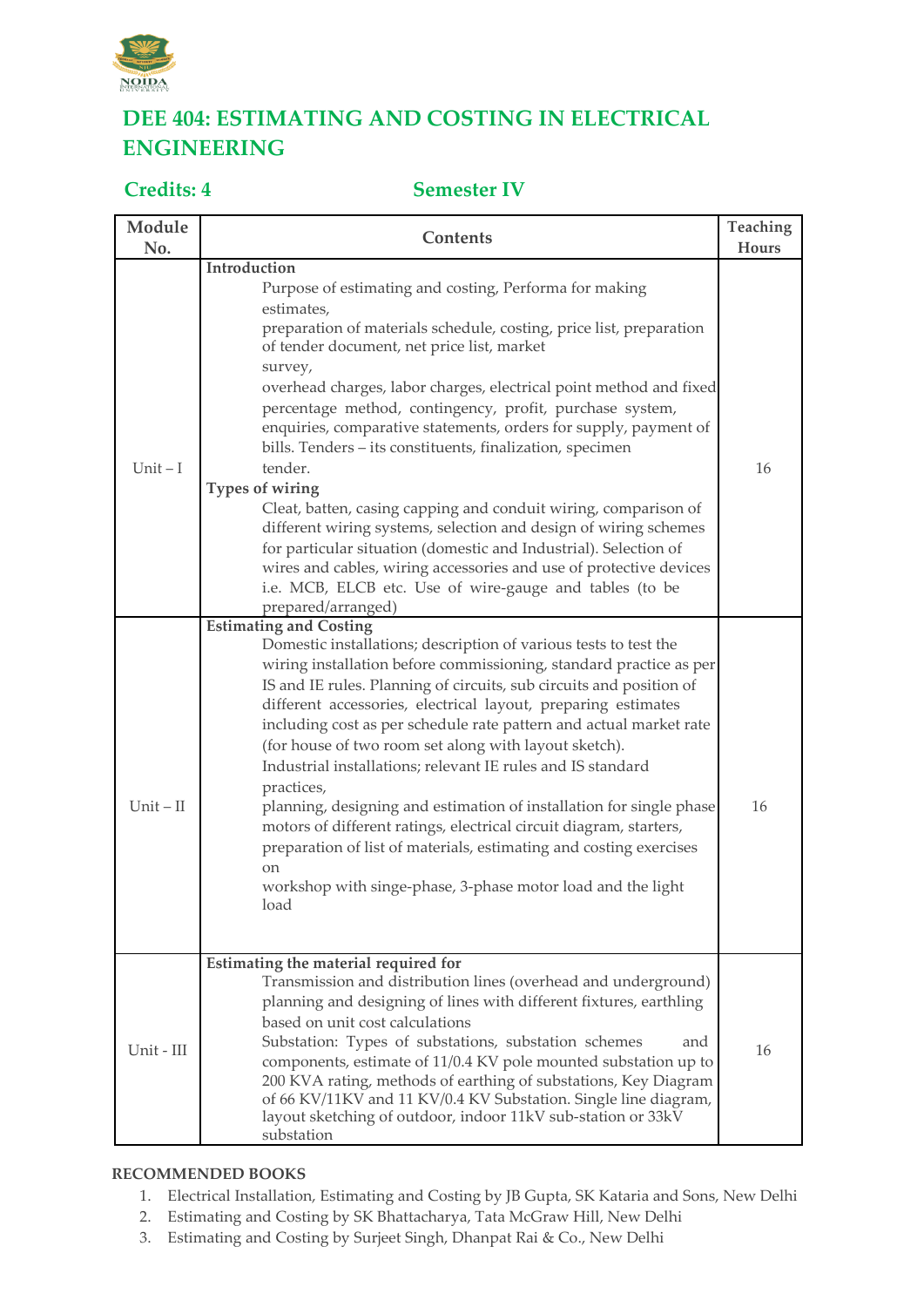- 4. Estimating and Costing by Qurashi
- 5. Estimating and Costing by SL Uppal, Khanna Publishers, New Delhi
- 6. Electrical Estimating and Costing by N Alagappan and B Ekambaram, TMH, New Delhi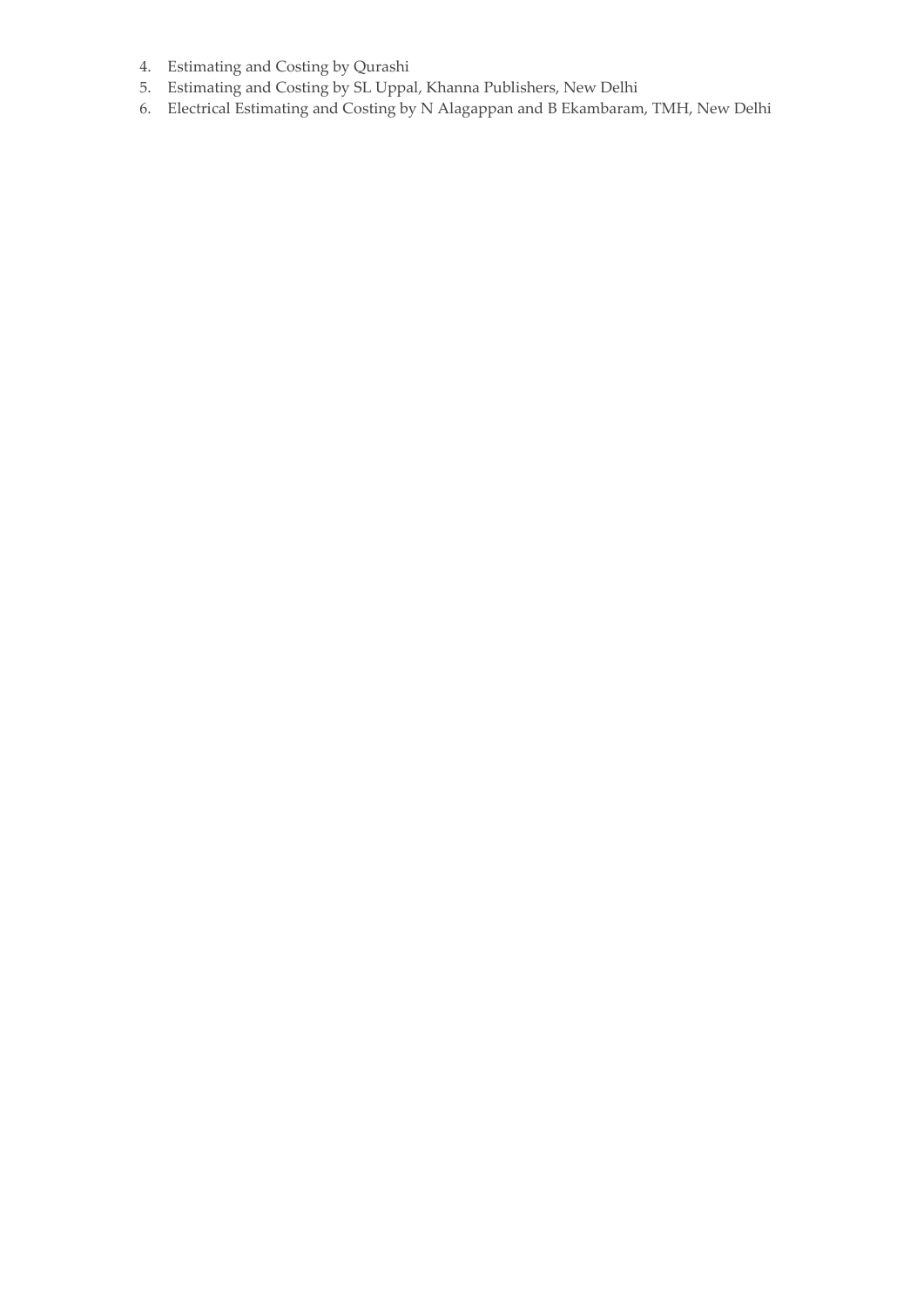# **DEE 452: ELECTRICAL MACHINES - I Lab**

**Credits: 2 Semester IV LIST OF PRACTICALS**

| Module<br>No.  | <b>Contents</b>                                                                                                         | Teaching<br><b>Hours</b> |
|----------------|-------------------------------------------------------------------------------------------------------------------------|--------------------------|
| 1              |                                                                                                                         |                          |
|                | Measurement of the angular displacement of the rotor of a slip-ring                                                     |                          |
|                | sequence and simultaneously to each phase<br>of rotor winding                                                           |                          |
| 2              | Speed control of dc shunt motor                                                                                         |                          |
|                | Armature control method (ii) Field control method<br>(i)                                                                |                          |
| $\mathfrak{Z}$ | Study of dc series motor with starter (to operate the motor on no load                                                  |                          |
|                | for a moment)                                                                                                           |                          |
| $\overline{4}$ | Study of 3 point starter for starting D.C. shunt motor.                                                                 |                          |
| 5              | To perform open circuit and short circuit test for determining:<br>equivalent circuit<br>(ii) the regulation and<br>(i) |                          |
|                | (iii) efficiency of a transformer from the data obtained from open                                                      |                          |
|                | circuit and short circuit test at full                                                                                  |                          |
|                | load                                                                                                                    |                          |
| 6              | To find the efficiency and regulation of single phase transformer by                                                    |                          |
|                | Actually loading it.                                                                                                    |                          |
| 7              | Checking the polarity of the windings of a three phase transformer                                                      |                          |
|                |                                                                                                                         |                          |
|                |                                                                                                                         |                          |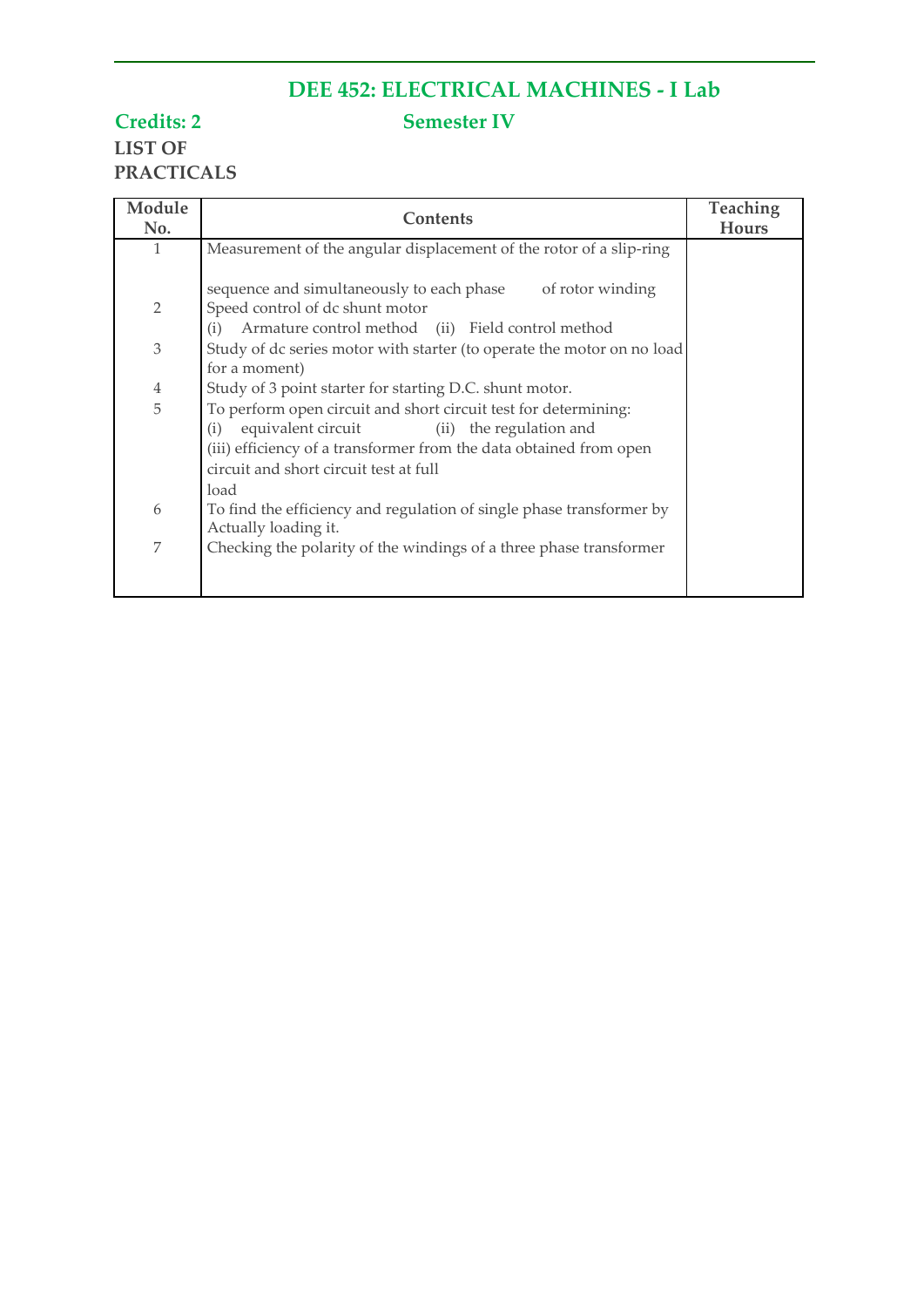# **DEC 451: ELECTRONICS II Lab**

## **Credits: 2 Semester IV**

# **LIST OF PRACTICALS**

| Module<br>No.  | Contents                                   | <b>Teaching</b><br><b>Hours</b> |
|----------------|--------------------------------------------|---------------------------------|
|                | To Steady Op-Amp Amplifier (IC-741)        |                                 |
| $\overline{2}$ | To Steady gain of Inverting Amplifier.     |                                 |
| 3              | To Steady gain of Non Inverting Amplifier. |                                 |
| 4              | To steady op-amp as a summer amplifier.    |                                 |
| 5              | To steady op-amp as a subtractor amplifier |                                 |
| 6              | To steady op-amp as an integrator.         |                                 |
| 7              | To steady op-amp as a differentiator.      |                                 |
|                | To steady op-amp as a buffer amplifier.    |                                 |
| 8              |                                            |                                 |
|                |                                            |                                 |